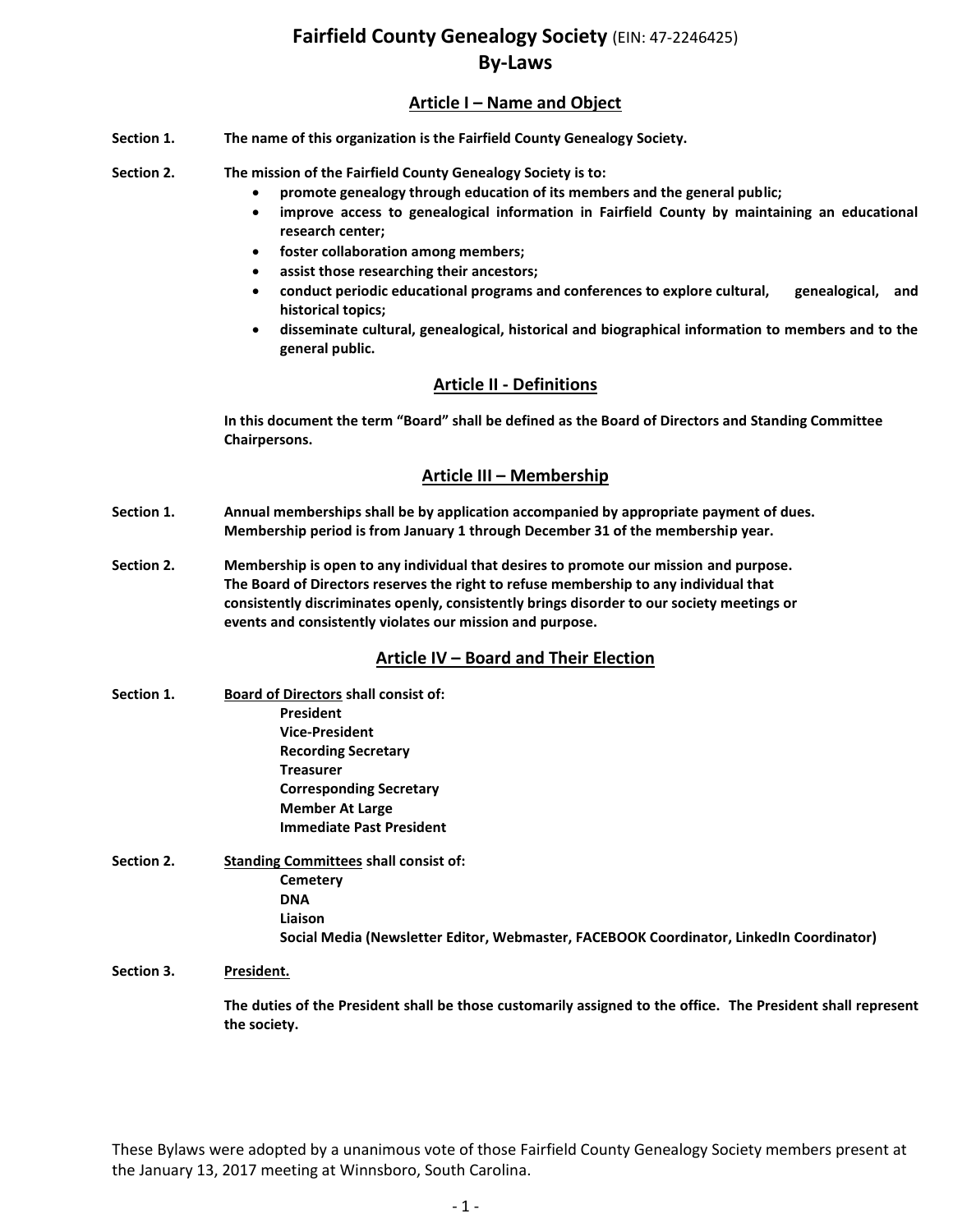# **Article IV – Board and Their Election (continued)**

### **Section 4. Vice President.**

**The duties of the Vice-President shall be those customarily assigned to the office. The Vice President shall also serve as the Program Director. The Vice President shall also represent the society in the President's absence.**

### **Section 5. Recording Secretary.**

**The duties of the Recording Secretary shall be those customarily assigned to the office. The Recording Secretary shall keep the minutes and the attendance at each Board meeting. The Recording Secretary shall submit minutes of the previous Board meeting at the next Board meeting for approval by Board members present.** 

### **Section 6. Treasurer.**

**The duties of the Treasurer shall be those customarily assigned to the office. The Treasurer is authorized to pay any funds deemed in the interest of the society up to \$100 with the President's approval and over \$100 with the Board of Directors approval. The Treasurer shall also handle all applications and monies for membership. The Treasurer shall maintain a Membership Database (spreadsheet) for record of payment. The Treasurer shall send the original membership application and provide a copy of the membership spreadsheet quarterly to the Corresponding Secretary. The Treasurer shall submit a monthly report at the next Board meeting for approval by the Board members present. The Treasurer shall maintain the Society's yearly budget (spreadsheet) and keep the Board of Directors informed of estimated expense overages in the budget. The Treasurer shall submit an annual report to the Board of Directors and file the appropriate federal reports by May 15th .** 

### **Section 7. Corresponding Secretary.**

**The duties of the Corresponding Secretary shall be those customarily assigned to the office. The Corresponding Secretary shall send reminder notices of regular and board meetings as well as special bulletins requested and approved by the President. Corresponding Secretary is to send a welcome letter to all new and renewal members along with the pertinent information and file the original membership application. Corresponding Secretary shall snail mail the quarterly newsletter to any member requesting a hard copy.**

#### **Section 8. Member At Large.**

**The Member At Large member of the Board of Directors will be appointed by the President from the local membership subject to approval of the Board of Directors. The Member At Large member attends Board meetings and is a representative of the membership at large.** 

## **Section 9. Immediate Past President.**

**The Immediate Past President member of the Board of Directors attends Board meetings.**

## **Section 10. Terms of office.**

**All Board of Directors shall serve for one year commencing January 1. Election of Board of Directors shall be at the November meeting; unless all Board of Directors are willing to serve another year, run unopposed (i.e. no nominations from the floor) and are approved by the members present.**

#### **Section 11. Vacancy on Board of Directors.**

**In the event of a vacancy on the Board of Directors between elections, the Board of Directors shall be empowered to appoint a successor to fill the vacancy until the next regular election.**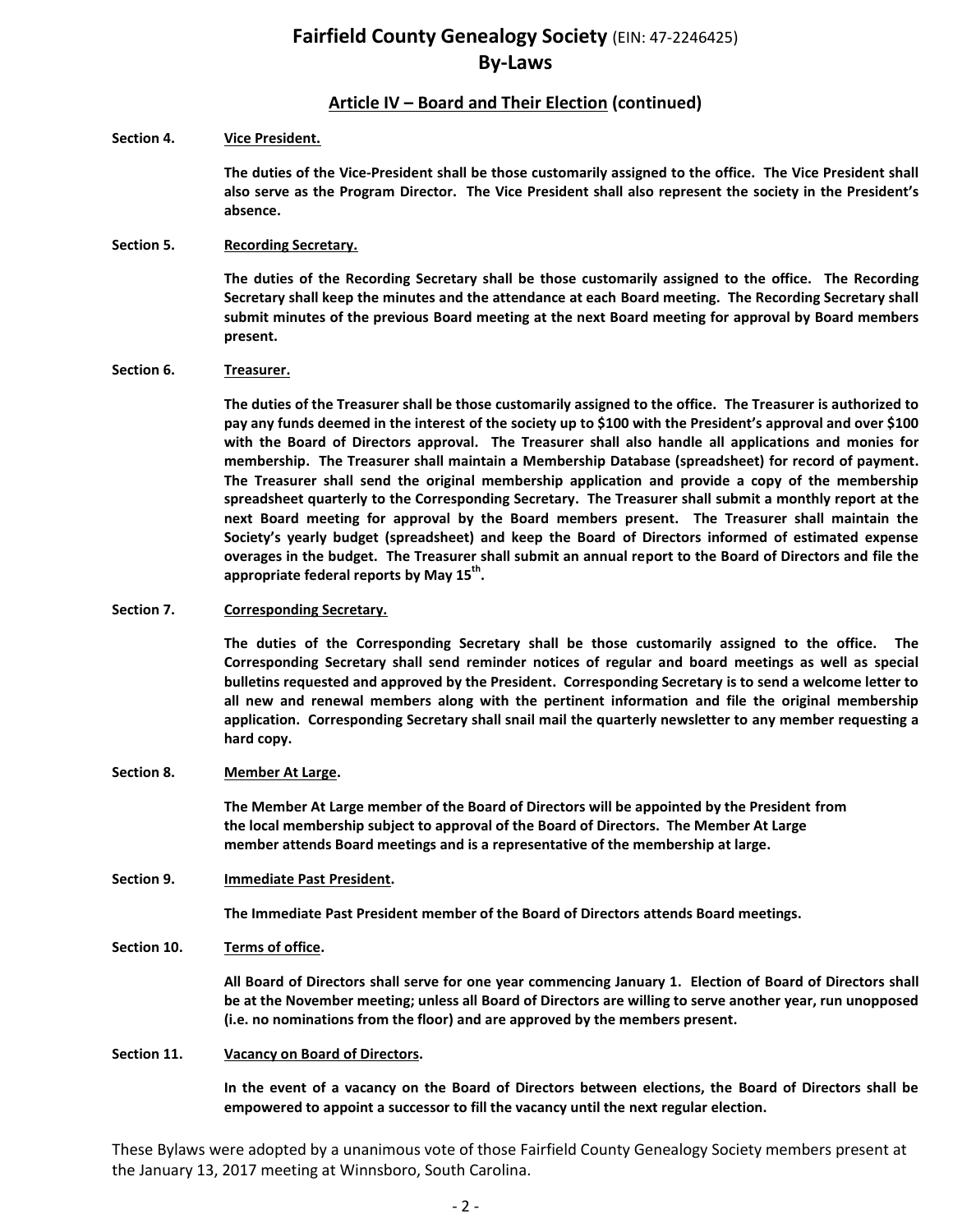# **Article V – Committees**

- **Section 1. If at least one position is available on the Board of Directors, a Nominating Committee shall be elected at the September Board meeting to submit a slate of officers at the November meeting. Any nominations from the floor may be presented to the members present at the November meeting.**
- **Section 2. Chairpersons of the Standing Committees shall be elected by the Board as needed. In the event of a tie vote, the Board will cast another vote. The President will cast the deciding vote in event of a second tie vote. All committee members may attend the Board meetings. At the minimum, the Standing Committee Chairperson or their representative shall attend the Board meetings giving a report; as long as the committee exists.**

### **Section 3. Cemetery Committee.**

**The Cemetery Committee Chairperson shall seek to identify and record any known/unknown cemeteries in Fairfield County (adjacent counties at the chairperson's discretion) and report back to the Board.**

#### **Section 4. DNA Committee.**

**The DNA Committee Chairperson shall seek to assist any members of the society with their DNA results, inform members of DNA opportunities and report back to the Board.** 

#### **Section 5. Liaison Committee.**

**The Liaison Committee Chairperson shall report back to the Board any and all pertinent information to the Society from other meetings. We welcome other societies and organizations to send a liaison to our Board meetings in order to successfully achieve our mutual goals and missions.**

#### **Section 6. Social Media Committee.**

**The Social Media Committee Chairperson shall seek to assist any of the committee members of this committee and report back to the Board.** 

#### **Newsletter Editor.**

**The Newsletter Editor shall produce a quarterly society newsletter. Editor may appoint assistant(s) as needed for producing the Society Newsletter. The Board of Directors shall proof and give approval before the newsletter is published.**

#### **Webmaster.**

**The Web Site Webmaster shall seek to keep the members and the general public aware of the Society activities, resources, projects and events by maintaining the society's web site and its postings upon approval of the Board of Directors. The Webmaster shall report back to the Board.** 

#### **FACEBOOK Coordinator.**

**The FACEBOOK Coordinator shall seek to keep the members and the general public aware of the society's activities, resources, projects and events by maintaining the society's FACEBOOK Page and its postings upon approval of the Board of Directors. The FACEBOOK Coordinator shall report back to the Board.** 

#### **LinkedIn Coordinator.**

**The LinkedIn Coordinator shall seek to keep the members and the general public aware of the society's activities, resources, projects and events by maintaining the society's LinkedIn account and it's postings upon approval of the Board of Directors. The LinkedIn Coordinator shall report back to the Board.**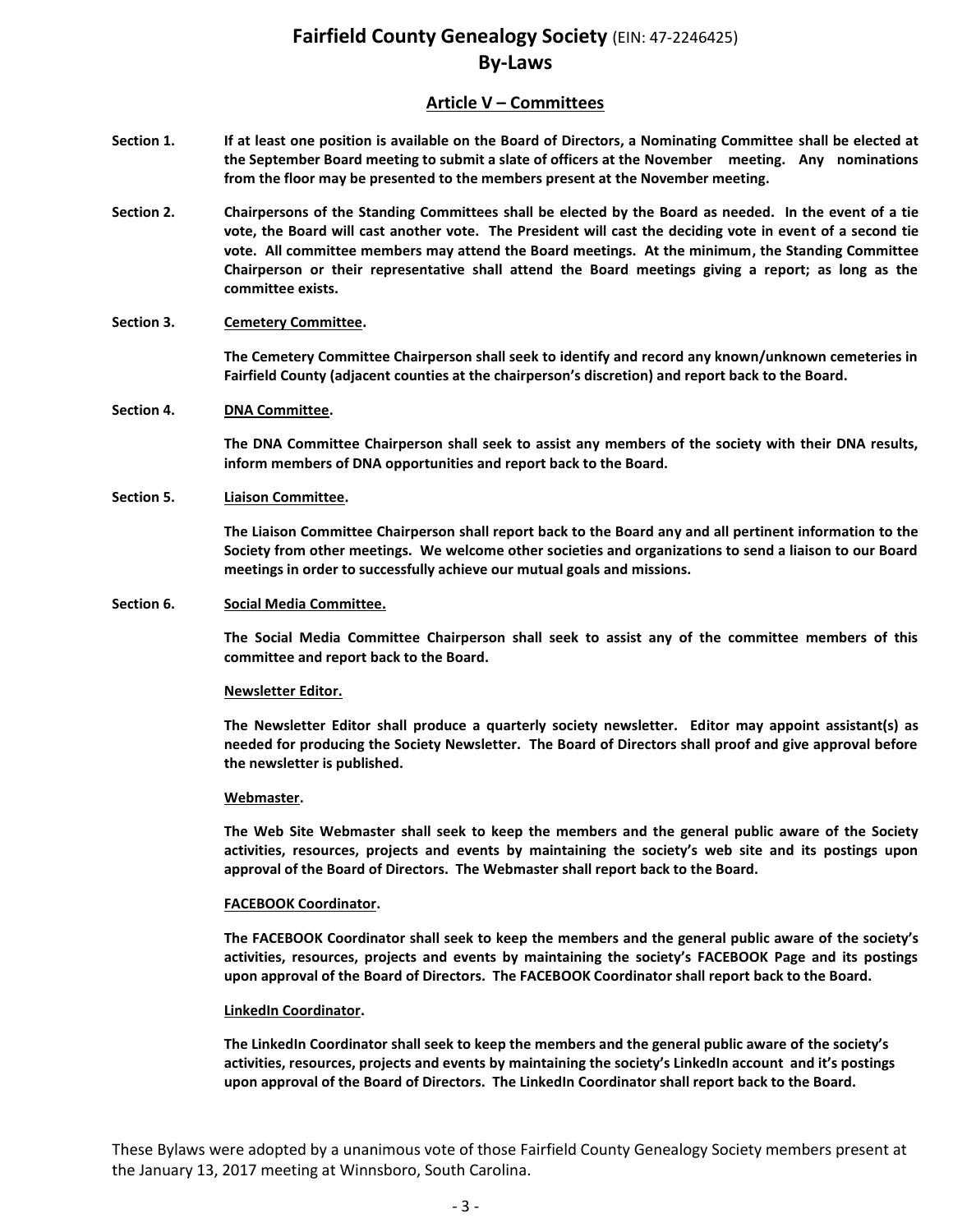## **Article VI – Meetings**

- **Section 1. Society program meetings shall be scheduled a minimum of once per quarter and submitted by the program director. Other meetings such as reunion booths, fund raiser support, community parades, events, support groups, etc. may be held or supported in lieu of program meetings. Any other meetings may be announced with the approval of the board. The announcement page on the society's website and FACEBOOK will display program meetings and other approved meetings.**
- **Section 2. The Board shall hold a Board meeting every month except December to facilitate the work of the organization. Meeting may be attended by any member at large of the Society. All Board members attending will have a vote at these meetings.**
- **Section 3. Once per year the society will pay up to \$100 for any member of the Board to attend an external conference or meeting pertaining to the duties of their office or the responsibilities of any committee of which they are a part. Requests to attend such conferences or meetings are subject to the approval of the President or the Board of Directors.**

## **Article VII – Order of Business**

**The order of business shall follow the provisions of Robert's RULES OF ORDER, REVISED.**

## **Article VIII – Dues**

- **Section 1: Members of the Society at the November meeting may recommend changes to the Society's regular dues to be approved by the Board of Directors. Membership dues paid after October 1 st , will be applied to the next year's membership year.**
- **Section 2: Annual Newsletter Subscription Designation: \$15.00 – Quarterly Newsletters by U.S.P.S. (Libraries, Schools, Societies, Non-members)**
- **Section 3: Annual Membership Designation (emailed newsletter): \$20.00 – Annual Membership (Quarterly Newsletters; Free research\*, \$15/request nonmembers; Priority assistance; Free copies, \$.10/copy non-members; 10% discount, books & publications; access to Members Only web pages; access to Newsletter archives; Queries published; Quarterly workshops, public welcome; Giving of your support for your society activities & projects; Contact with people who share your interests in genealogy and History) \* after 6 hours, request will be returned with research found along with list of paid-researchers**

**Section 4: Annual Family Membership Designation: \$25.00 – Annual Family Membership (Annual Membership for Family's Household) Section 5: Project Supporter Membership Designation: \$50.00 – Patron Member (Annual Membership, Donation \$30 toward Projects) \$100.00 – Benefactor Member (Annual Membership, Donation \$80 toward Projects) Section 6: Life Time Membership Designation:**

**\$300.00 – Life Time Annual Membership (Annual Membership, Donation \$280 toward Projects)**

## **Article IX – Amendments**

**Amendments to these By-Laws may be revised and adopted at a membership meeting provided they have been submitted to the Recording Secretary and reviewed by the Board at a prior Board meeting or by electronic means. Any grammatical errors or formatting for presentation only require Board approval.**